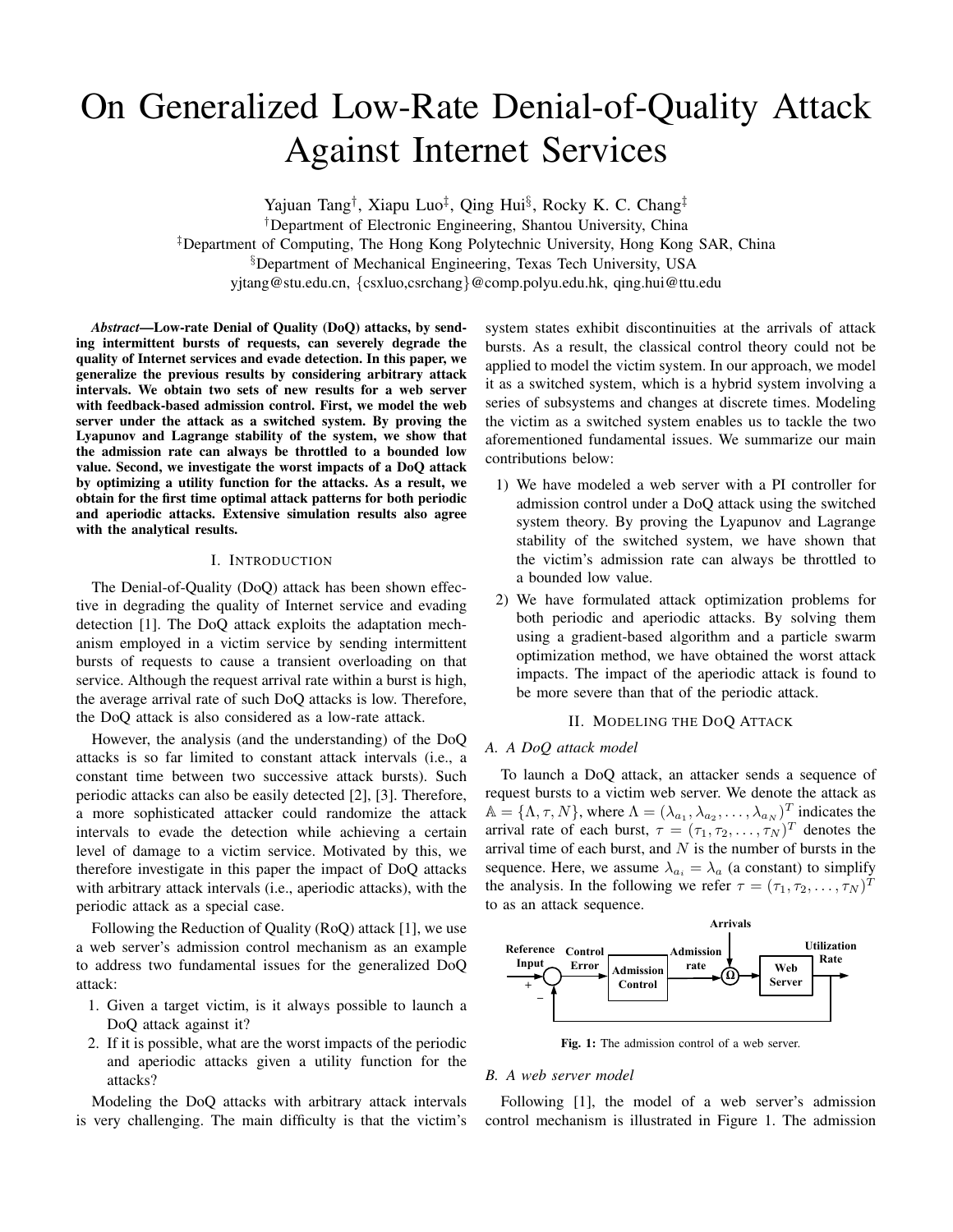system is based on the feedback control. The server's utilization rate is fed back and compared with a reference value. The control error indicates the difference between the measured utilization rate and the reference value. The admission controller bases on the control error to determine the admission rate. Table I summarizes the main notations used in this paper.

**TABLE I:** The main notations used in this paper.

|                              | Description                             |
|------------------------------|-----------------------------------------|
| $\alpha(\cdot)$              | admission rate                          |
| $\frac{\rho(\cdot)}{\rho^*}$ | utilization rate                        |
|                              | desired utilization rate                |
| $\alpha^*$                   | admission rate when $\rho = \rho^*$     |
| $n_m(\cdot)$                 | number of waiting requests              |
| $n_p(\cdot)$                 | number of backlogged requests           |
| $\mu$                        | service rate                            |
| $A, B, C, D, \ell$           | constants for determining $\rho(\cdot)$ |
| $\lambda(\cdot)$             | the total arrival rate                  |
| $\lambda_n$                  | arrival rate of normal requests         |
| $\lambda_a$                  | attack intensity                        |
| K                            | controller's parameter                  |
| $\tau_i$                     | arrival time of the ith attack pulse    |
|                              | total number of attack pulses           |

The system uses a proportional-integral (PI) controller to adjust the admission rate  $\alpha$ :

$$
\dot{\alpha}(t) = K(\rho^* - \rho(t)), \quad \alpha \in [0, 1]. \tag{1}
$$

The number of requests (i.e.,  $n_m(t)$ ) waiting for service consists of two parts: newly admitted requests (i.e.  $\lambda(t)\alpha(t)$ ) and backlogged requests (i.e.,  $n_p(t)$ ):

$$
n_m(t) = \lambda(t)\alpha(t) + n_p(t), \quad n_m \in [0, +\infty). \tag{2}
$$

The backlogged requests are those admitted requests that cannot be processed in  $[t-1, t)$ . The number of new requests arriving in period  $[t - 1, t)$  is  $\alpha(t - 1) \times \lambda(t - 1) \times 1$  and the number of backlogged requests is

$$
n_p(t) = \lambda(t-1)\alpha(t-1) - \mu(t-1), \quad n_p \in [0, +\infty).
$$
 (3)  
Moreover,  $\rho$  is estimated from the queue length by

$$
\rho(t) = \begin{cases} An_m(t) + B & \text{if } n_m(t) < \ell \\ Cn_m(t) + D & \text{if } n_m(t) \ge \ell \end{cases}, \quad \rho \in [0, 1]. \quad (4)
$$

The trajectories of  $\rho$  and  $\alpha$  in the absence of attack are illustrated in Figure 2(a). The system starts from an initial condition where  $\alpha = n_m = n_p = 0$  and  $\rho = 0.2$ . After elapsing for 300 seconds  $\alpha$  and  $\rho$  have reached constant values, and we refer this stage to as steady state.

When an attack burst arrives at time  $t$ , the total arrival rate of requests at t is  $\lambda(t) = \lambda_n + \lambda_a$ . To ease the analysis, we assume  $\lambda_n$ ,  $\lambda_a$  and  $\mu$  (the service rate) are constant. The server therefore admits  $(\lambda_n + \lambda_a)\alpha(t)$  requests. If  $\lambda_a$  is large enough, it will increase  $n_m(t)$  and consequently cause  $\rho(t)=1$  (i.e., fully utilized). In this case, the server enters the saturated state and remains there until most of backlogged requests are processed. After that,  $\rho$  will first decrease (as  $n_m$ ) decreases) and then increase (as  $\alpha$  increases). Accordingly, the server enters the recovery stage. As  $\rho$  has two increasing rates governed by constants  $A$  and  $C$ , the recovery stage can be further divided into two distinct stages. Figure 2 illustrates the four stages for  $\rho(t)$  and  $\alpha(t)$ , where  $\eta_1$ ,  $\eta_2$  and  $\eta_3$  are respective durations for the saturated stage, and the recovery



**Fig. 2:** Trajectories of the admission rate and utilization rate.

stages one and two.

## *C. A model of a web server under DoQ attacks*

Since the web server's behavior in the presence of a DoQ attack consists of a set of state changes, we model these state changes using the switched system theory [4].

We first consider a family of subsystems:

$$
\dot{x} = f_p(x),\tag{5}
$$

where  $x \in \mathbb{R}^n$ ,  $p \in \mathcal{P}$  ( $\mathcal{P}$  is finite), and for each  $p \in \mathcal{P}$ ,  $f_p$  is Lipschitz continuous. Next, we consider the switched system

$$
\dot{x} = f_{\sigma}(x),\tag{6}
$$

where  $\sigma : [0,\infty) \to \mathcal{P}$  is a piecewise constant switching signal, continuous from the right. We denote by  $t_i$ ,  $i = 1, 2, \ldots$ , the consecutive discontinuities of  $\sigma$  called the switching times. Here, we assume that if there are infinitely many switching times, there exists a  $\tau > 0$ , such that for every  $T \geq 0$ , one can find a positive integer i for which  $t_{i+1} - \tau \geq t_i \geq T$ . For  $t \in [t_k, t_{k+1})$  and  $\sigma(t) = i_k$ , the  $i_k$ th subsystem is active. Hence, the trajectory  $x(t)$  of the switched system (6) is defined as the trajectory  $x_{i_k}(t)$  of the  $i_k$ th subsystem for  $t \in [t_k, t_{k+1})$ . An equilibrium point of (6) is a point  $x_e \in \mathbb{R}^n$  satisfying  $f_p(x_e)=0$  for all  $p \in \mathcal{P}$ .

We rewrite the web server model as a set of functions of  $\alpha(t)$ :

$$
\dot{\alpha}(t) = \begin{cases}\nK(\rho^* - A\lambda\alpha(t) - B) \\
K(\rho^* - C\lambda\alpha(t) - D) \\
K(\rho^* - 1) \\
K(\rho^* - 0) \\
0\n\end{cases}
$$
\n(7)

whose switching time is controlled by attack sequence, switching law is determined by current status of the system. When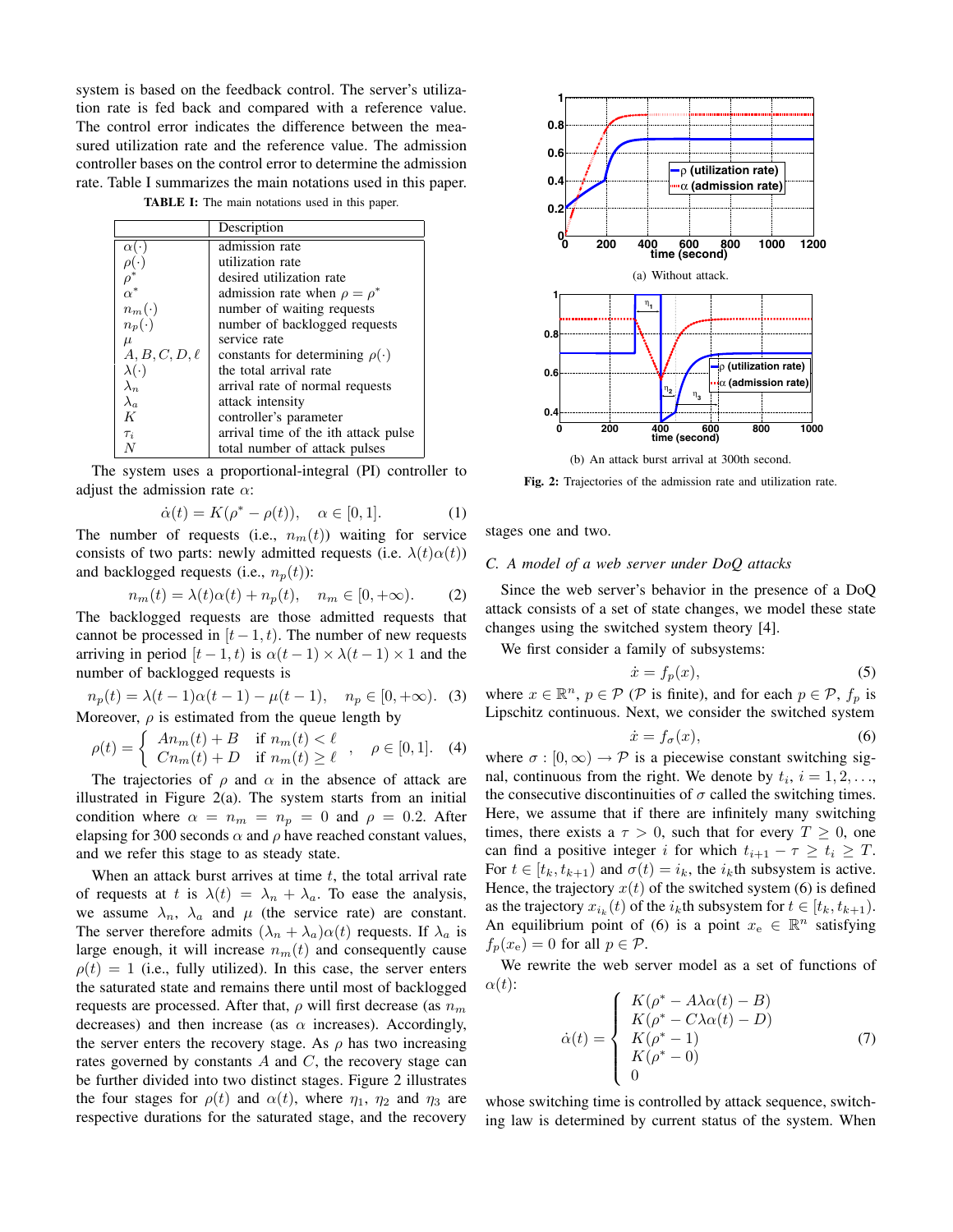$\dot{\alpha}(t)=0$  for  $t \in [t_k, t_{k+1}), \alpha(t)$  is a constant. Since this case only inflates the convergence time without affecting the stability of the switched system, we can ignore  $\dot{\alpha}(t)=0$  when calculating equilibrium point for stability analysis.

It is worth noting from Figure 2 that there are two discontinuities for  $\rho(t)$ : the point separating  $\eta_1$  and  $\eta_2$ , and the point separating  $\eta_2$  and  $\eta_3$ . Let

$$
0 < s_1 < s_2 < \dots < s_i < \dots \tag{8}
$$

denote the time instants of switching events  $n_m(s_i) = \ell$  and  $\eta_k^1$  indicate the duration of the saturated stage  $(\eta_1)$  in Figure 2) in  $t \in [\tau_k, \tau_{k+1})$ . Then, for  $t \in [\tau_k, \tau_{k+1})$ ,

$$
\tilde{\rho}(t) = \begin{cases}\n1, & \tau_k \le t < \tau_k + \eta_k^1, \\
A\lambda \alpha(t), & \tau_k + \eta_k^1 \le t < s_i, \\
C\lambda \alpha(t), & s_i \le t < \tau_{k+1},\n\end{cases}\n\tag{9}
$$

if  $n_m(s_i) = \ell$  and  $\tau_k < s_i < \tau_{k+1}$ , or

$$
\tilde{\rho}(t) = \begin{cases}\n1, & \tau_k \le t < \tau_k + \eta_k^1, \\
A\lambda \alpha(t), & \tau_k + \eta_k^1 \le t < \tau_{k+1},\n\end{cases}
$$
\n(10)

if  $n_m(t) < \ell$  for all  $t \in [\tau_k, \tau_{k+1})$ .

If the attack sequence satisfies  $\tau_{k+1} - \tau_k \leq \eta_k^1$  for all  $k =$  $1, 2, \ldots$ , then

$$
\tilde{\rho(t)} \equiv 1 \tag{11}
$$

for all  $t \geq 0$ , implying that the admission rate keeps decreasing by  $\dot{\alpha} = K(\rho^* - 1) < 0$ . Since  $\alpha \in [0, 1]$ , it follows that  $\alpha(t)$ converges to 0 asymptotically. In this case, the admission rate cannot converge to a targeted value unless this value is 0. We further assume that an attacker can let a subsequence  $\{\tau_{k_i}\}\$  of the attack sequence  $\{\tau_k\}$  fulfill that  $\tau_{k_i+1} - \tau_{k_i} > \eta_{k_i}^1$  for all  $k = 1, 2, \ldots$  Moreover, if the attack sequence is an infinite sequence, then this subsequence is infinite as well.

Hence, the hybrid model for (7) is given by

$$
\dot{\alpha}(t) = K(\rho^* - \text{sat}(\tilde{\rho}(t))),\tag{12}
$$

where

$$
sat(x) = \begin{cases} 1, & x > 1, \\ x, & 0 \le x \le 1, \\ 0, & x < 0. \end{cases}
$$
 (13)

This hybrid model is a switched system with state-dependent switching  $s_i$  and time-dependent switching  $\tau_k$ . The switching time  $t_k$  of (6) can be expressed as  $t_k = \tau_k$  and  $t_{k+1} = \tau_{k+1}$ if there is no  $s_i$  between  $\tau_k$  and  $\tau_{k+1}$ , or  $t_k = \tau_k$ ,  $t_{k+1} = s_i$ , and  $t_{k+2} = \tau_{k+1}$  if there exists a  $s_i$  between  $\tau_k$  and  $\tau_{k+1}$ .

# *D. Stability Analysis*

Due to the limited space, we report only the main stability results. Other details omitted here will be reported in a forthcoming paper.

*Proposition 1:* Assume that there exists a subsequence  ${\tau_{k_i}}$  of the attack sequence  ${\tau_k}$ , such that

$$
\alpha(\tau_{k_i}) < \frac{K}{2}(1 - \rho^*)(\tau_{k_i+1} - \tau_{k_i}) + \frac{\mu}{\lambda} \tag{14}
$$

for all  $i = 1, 2, \ldots$  and

$$
\alpha(\tau_k) \ge \frac{K\gamma}{2}(1 - \rho^*) + \frac{\mu}{\lambda}
$$
\n(15)

for all  $k = 1, 2, \ldots$ , where  $\gamma > 0$  is a constant. Moreover, if the attack sequence is an infinite sequence, then this subsequence is infinite as well. Next, assume that if there are infinitely many switching times for (12), there exists a  $\kappa > \varrho + \eta_2$ , such that for every  $T \geq 0$  one can find a positive integer i for which  $\tau_{i+1} - \kappa \geq \tau_i \geq T$ , where

$$
\varrho = \frac{2\lambda - 2\mu}{\lambda K(1 - \rho^*)}, \quad \eta_2 = -\frac{1}{K A\lambda} \ln \frac{A N + B - \rho^*}{A\mu + B - \rho^*}. \tag{16}
$$

Finally, assume that for every  $k = 1, 2, \dots$ , holds. Then the switched system (i.e.  $(12)$ ) is Lyapunov stable on  $[0, 1]$ .

Proposition 1 proves the Lyapunov stability of the switched system. It also points out that an attacker can determine the upper and lower bounds of admission rate according to (14) and (15) respectively.

*Proposition 2:* Assume that there exists a subsequence  ${\tau_{k_i}}$  of the attack sequence  ${\tau_k}$ , such that  ${\tau_{k_i+1}} - {\tau_{k_i}} > {\eta_{k_i}^1}$ for all  $i = 1, 2, \ldots$  Moreover, if the attack sequence is an infinite sequence, then this subsequence is infinite as well. Next, assume that if there are infinitely many switching times for (12), there exists a  $\tau > 0$ , such that for every  $T \ge 0$  one can find a positive integer i for which  $t_{i+1} - \tau \geq t_i \geq T$ . Then the switched system (i.e. (12)) is Lagrange stable. Furthermore,

$$
\alpha(t) \le \varepsilon,\tag{17}
$$

where

$$
\varepsilon = \max_{p \in \mathcal{P}} \left( \alpha_{ep} + |\alpha(0) - \alpha_{ep}| \right) \le \max_{p \in \mathcal{P}} \left( 2\alpha_{ep} + 1 \right), \tag{18}
$$

and  $\alpha_{ep}$  is an equilibrium point.

Proposition 2 proves that the switched system is Lagrange stable. It also shows that there exists an attack sequence that can force  $\alpha$  to be less than  $\varepsilon$ , which is determined by the equilibrium point and the initial condition.

#### III. OPTIMIZING THE DOQ ATTACK

The cost of launching a DoQ attack could be measured by the number of attack requests involved in the attack. Sending more attack requests is more vulnerable to detection and also requires more resources. A sophisticated attacker would like to maximize the attack damage and reduce the attack cost simultaneously by manipulating the attack sequence.

To obtain optimal attack sequences, we first define the attack damage  $\Gamma$  as the percentage of normal requests dropped by the victim server due to a DoQ attack:

$$
\Gamma = \frac{\text{Number of rejected normal requests}}{\text{Number of normal requests}} \tag{19}
$$

On the other hand, the cost of a DoQ attack, denoted by  $\gamma$ , is a function of the arrival rate of the attack requests.

Besides the damage and cost, an attacker's willingness of taking risk also affects his utility function [5]. A conservative attacker may send out bursts of requests with large intervals to avoid detection. However, an aggressive attacker may prefer to inflict more damage by decreasing the attack intervals. Therefore, we use  $(1 - \gamma)^{\kappa}$  to measure an attacker's risk preference, where  $\kappa$  is a risk index of an attacker. If an attacker is willing to take more risk,  $\kappa$  is small; otherwise,  $\kappa$  is large.

We next formulate an optimization problem to maximize an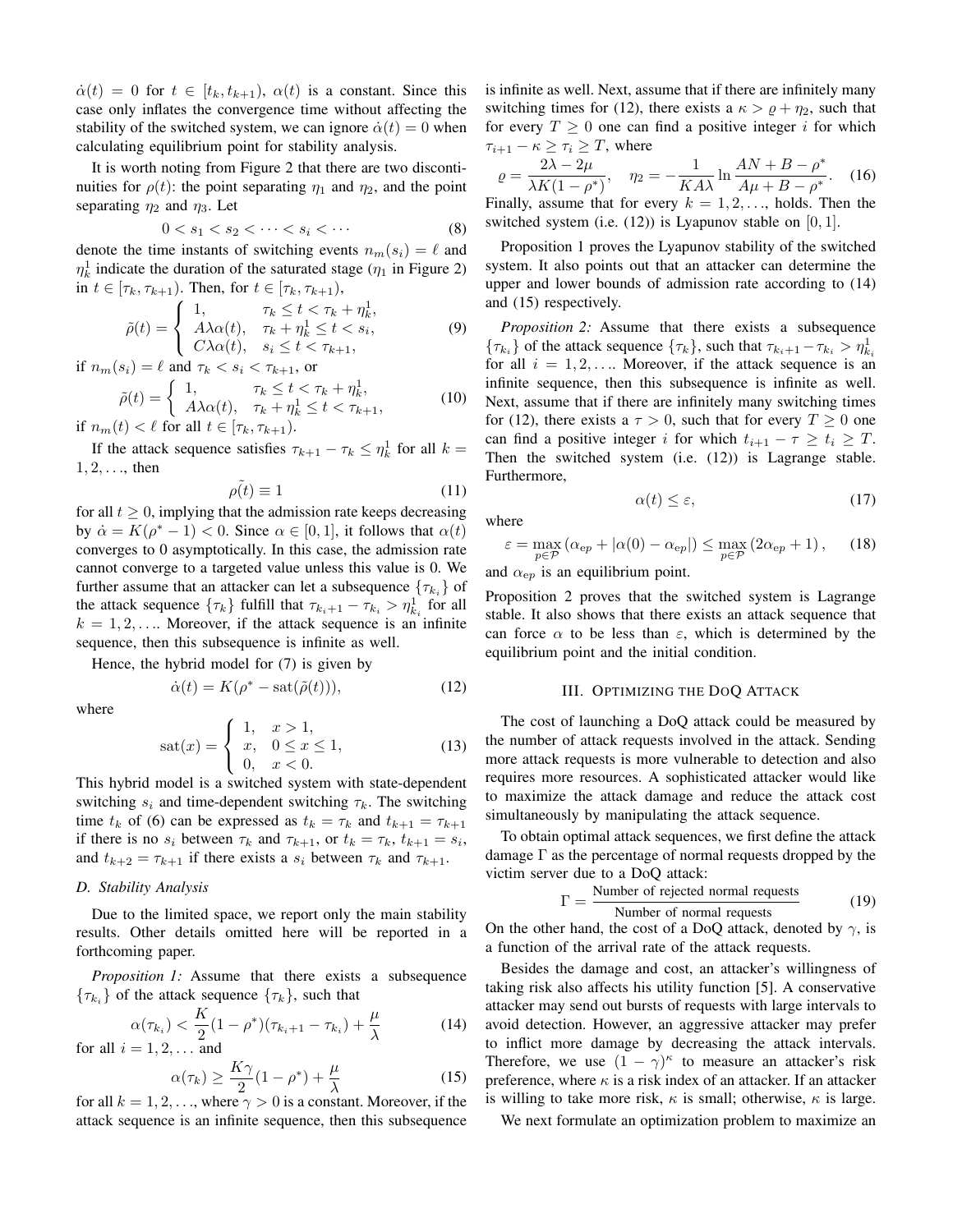attacker's utility function:

$$
\max_{\overline{\tau}^*} J = \Gamma \times (1 - \gamma)^{\kappa},\tag{20}
$$

where  $\bar{\tau}^* = (\tau_1^*, \tau_2^*, \dots, \tau_k^*, \dots)^T$  is the optimal attack sequence. We first investigate optimal periodic DoQ attack and propose a nonlinear optimization algorithm to solve it. Then we extend our discussions to aperiodic DoQ attacks and propose a particle swarm optimization algorithm to obtain the optimal result. Generally an attacker can gain a higher utility by launching an aperiodic attack than a periodic attack.

## *A. Optimizing Periodic Attacks*

We proved in [6] that the web server's admission rate converges to periodic behavior under a periodic DoQ attack. Here, we assume the system already converges. Following (19), the damage is represented as the percentage of rejected normal requests in an attack period.

$$
\Gamma = \frac{1/T \int_0^T (\alpha^* - \alpha(t)) \lambda_n dt}{1/T \int_0^T \alpha^* \lambda_n dt} = 1 - \frac{\int_0^T \alpha(t) dt}{\alpha^* T},
$$
 (21)

where  $T$  is the attack period. Similarly, the attack cost is the normalized number of attack requests in an attack period, defined as

$$
\gamma = \frac{\int_0^T \lambda_a \delta(T) dt}{\int_0^T \lambda_a \delta(T) dt + \int_0^T \lambda_n dt} = \frac{\lambda_a}{\lambda_a + \lambda_n T}.
$$
 (22)

Given (21) and (22), the optimization problem for the periodic DoQ attack is:

*Problem 1:* Given that an attacker sends an infinite number of periodic bursts of requests to a victim web server, find a period  $T^*$  that maximizes  $J$ :

$$
\max_{T^*} J = \Gamma \times (1 - \gamma)^{\kappa},\tag{23}
$$

subject to the state evolution described in section II and  $T > 0$ .

We have solved Problem 1 using a gradient-based nonlinear optimization algorithm.

#### *B. Optimizing Aperiodic Attacks*

In this subsection we investigate the problem of optimizing aperiodic DoQ attacks. Suppose there are  $N$  bursts sent within a fixed interval  $[t_0, t_f]$  with the following attack sequence;

$$
t_0 = \tau_0 < \tau_1 < \tau_2 < \ldots < \tau_N < \tau_{N+1} = t_f.
$$

The damage is the average number of normal requests dropped during the given time interval  $[t_0, t_f]$ :

$$
\Gamma = \frac{1}{t_f - t_0} \int_{t_0}^{t_f} (\alpha^* - \alpha(t)) \lambda_n dt = \int_{t_0}^{t_f} L(x) dt. \tag{24}
$$

The attack cost is defined as:<br> $\frac{1}{N} \sum_i \int_{\tau_i}^{\tau_i} \lambda_a \delta$ 

$$
\gamma = \frac{\frac{1}{N} \sum_{i} \int_{\tau_{i-1}}^{\tau_i} \lambda_a \delta(\tau_i) dt / (\tau_i - \tau_{i-1})}{\int_{\tau_{i-1}}^{\tau_i} \lambda_a \delta(\tau_i) dt / \min_{\delta \tau} (\tau_i - \tau_{i-1})}.
$$
 (25)

Note that the denominator in (25) is the maximum arrival rate obtained from all attack intervals. We do not use the average arrival rate, because it may not reflect the true cost of attacker due to the irregular distribution of the attack bursts. Therefore, we use the maximum arrival rate (i.e., the minimal interval between consecutive bursts) to normalize  $\gamma$  to the range of  $[0, 1]$ .

The optimization problem for the aperiodic DoQ attack is: *Problem 2:* Given a fixed time interval  $[t_0, t_f]$  and N bursts of requests, find a sequence  $\bar{\tau}^* = (\tau_1^*, \tau_2^*, \dots, \tau_N^*)^T$ , such that  $\max_{\overline{\tau}^*} J = \Gamma \times (1 - \gamma)$  $(26)$ 

subject to the state evolution described in section II, and

 $\tau_1 - \tau_0 \geq T_1, \quad \ldots, \quad \tau_{N+1} - \tau_N \geq T_{N+1}, \qquad (27)$ where  $T_i$ ,  $i = 1, ..., N + 1$ , are predefined non-negative values.

We have solved Problem 2 using a particle swarm optimization (PSO) algorithm which is based on the swarm intelligence approach.

#### IV. SIMULATION RESULTS

In this section we present the Matlab simulation results for optimal DoQ attacks. The parameters are the same as those in [1]:  $A = 0.00267$ ,  $B = 0.2$ ,  $C = 0.024$ ,  $D = -1.4$ ,  $N = 75$ ,  $w = 100$ , and  $K = 0.01$ . The service rate is  $\mu = 90$  requests per second, and the desired utilization rate is  $\rho^* = 0.7$ . The arrival rate of normal request is 100 requests per second, and that for an attack burst is 1000 requests per second.

Figures 3(a)-3(c) demonstrate the correctness of the optimized periodic DoQ attacks. In each figure, the value of  $J_0$  is obtained for a periodic attack using an optimal value  $J_{opt}$ . The figure shows the intersection of the two curves at the maximal value of  $J_0$ . To verify the convergence of our optimization algorithm, we set the initial period to different periods varying from 2 to 300 seconds. The result shows that our algorithm converges to the optimal value, regardless of the initial period.



**Fig. 4:** Impact of the risk index on optimal period and utility function values.

We investigate the impact of  $\kappa$  on  $T_{opt}$  and  $J_{opt}$  and demonstrate the results in Figure 4, where the left y-axis labels  $J_{opt}$  and the right y-axis labels  $T_{opt}$ . We can see that  $J_{opt}$  decreases and  $T_{opt}$  increases with  $\kappa$ . Recall that a larger  $\kappa$  means a less willingness of taking risk. The results are therefore consistent with our analysis in section III.

Figures 5(a)-5(c) illustrate the results of optimized aperiodic DoQ attacks. In these experiments we fixed the observation time to [0, 1200] seconds and generated random attacks as the initial inputs to the PSO algorithm.  $J_{opt}$  denotes the optimal result. For the purpose of comparison, we also generated a set of periodic attacks and use  $J_{periodic}$  to denote their utility